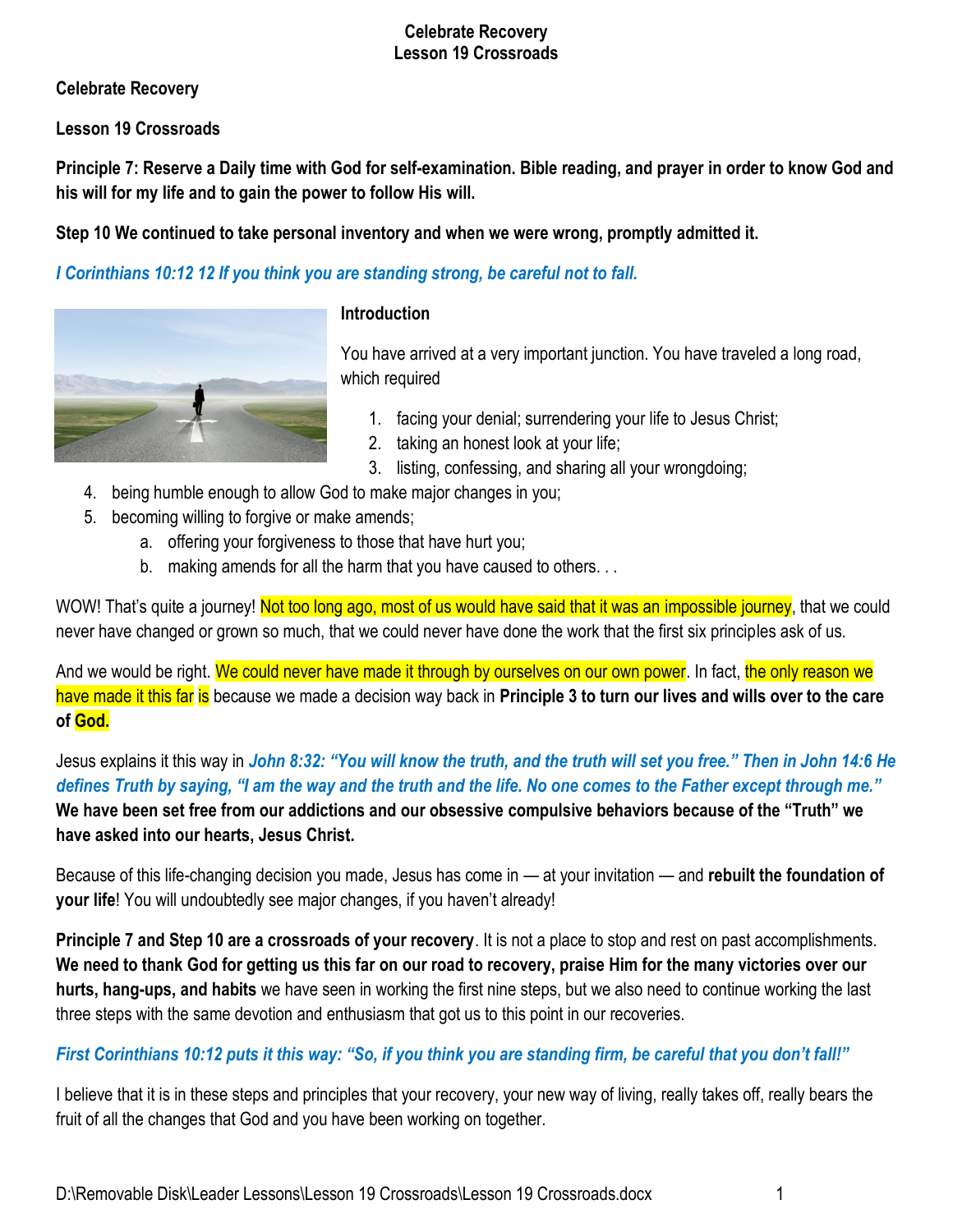It is in Principles 7 and 8 where you and I will live out our recoveries for the remainder of our time here on this earth — one day at a time! That's much, much more than "maintenance," folks!

# **Step 10**

As we begin to work Step 10, we will see that it is made up of three key parts.

- **1. The what: "We continued to take personal inventory . . ."**
- **2. The why: "... and when we were wrong ..."**
- **3. The then what: "... promptly admitted it."**

Tonight we are going to spend a little time looking at each of these parts of Step 10. Of course, we need an **acrostic. Tonight the word is TEN.** 

**Take time** to do a daily inventory

**Evaluate** the good and the bad

**Need** to admit our wrongs promptly

The T answers the "what" question: **TAKE time to do a daily inventory**. To inventory something is simply to count it. Businesses take inventory all

7. Please note that though Step 10 and Principle 7 differ somewhat in their focus, both point toward the same result: the character and image of Christ in our daily life. This lesson will emphasize the step more than the principle, but in no way do we intend to discount the many benefits of daily living Principle 7.the time. Principle 7 reminds us to "reserve a daily time with God for self-examination, Bible reading, and prayer." This gives us quiet time to count the good and bad things we did during a particular period of time. *Lamentations 3:40 exhorts us to "examine our ways and test them, and. return to the Lord."* 

**We need to ask ourselves these questions**:

- **What good did I do today?**
- **• In what areas did I blow it today?**
- **• Did I do or say anything that hurt anyone today?**
- **• Do I owe anyone amends?**
- **• What did I learn from my actions today?**

I do this on a daily basis. I reflect on my day to see if I harmed someone, acted or reacted out of fear or selfishness, or went out of my way to show kindness.

As we stressed in Principle 4, our daily inventories need to be balanced. **We need to look at the things we did right as well as the areas in which we missed the mark and blew it!** Believe it or not, by the time we get to Principle 7, we actually start doing a lot of things right. But if we are not careful, **we can slowly slip back into our old habits, hang-ups, and dysfunctions,** so we need to take regular, ongoing inventories.

D:\Removable Disk\Leader Lessons\Lesson 19 Crossroads\Lesson 19 Crossroads.docx 2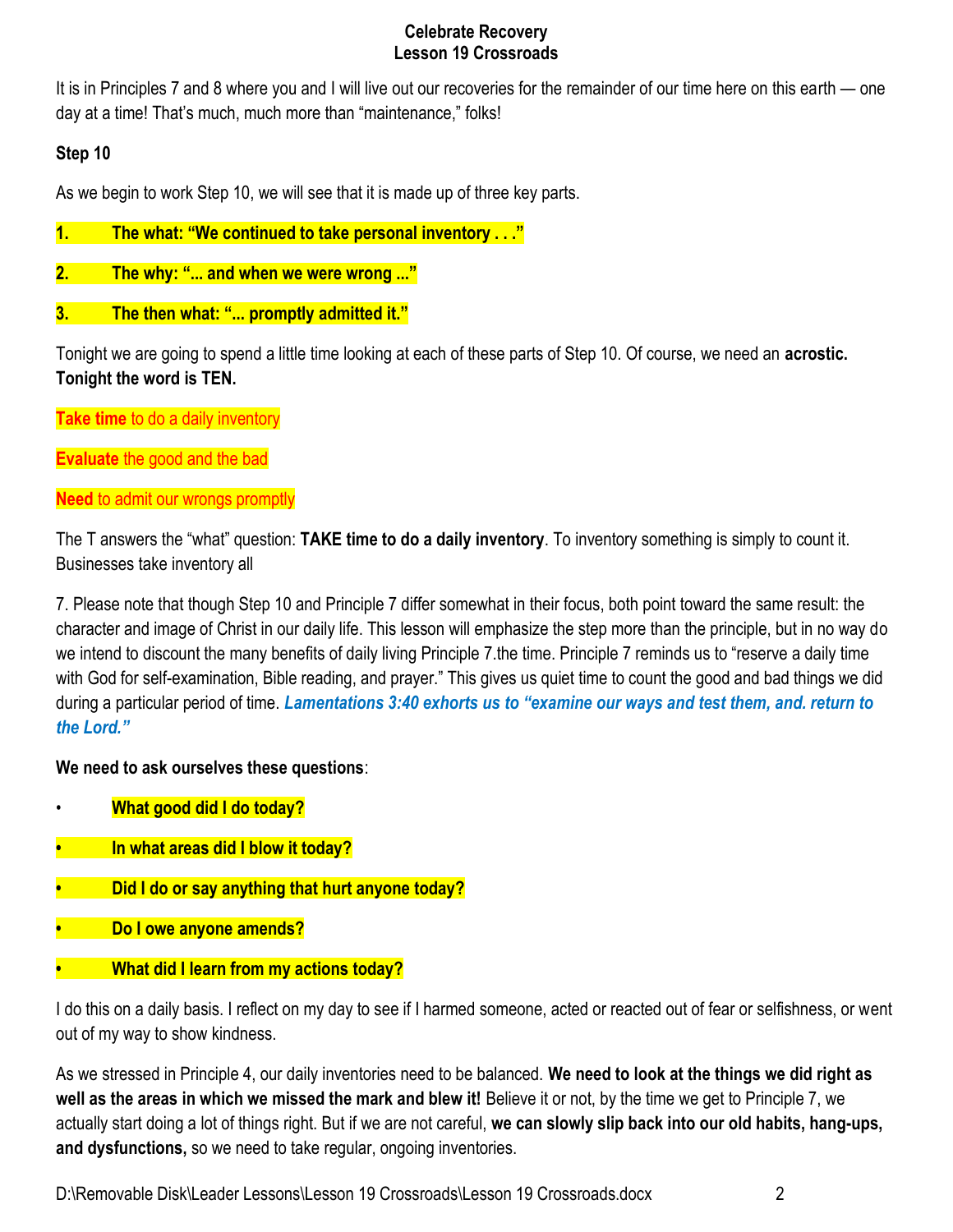**The E** in our acrostic answers the "why" question: **EVALUATE the good and the bad.**

The step doesn't say, ".if we're wrong." That's what I wish it said. If I'm ever wrong ... if perhaps I blew it ... No. The step says **when I'm wrong**.

Sometimes, I really do not want to work this step. It forces me to admit that, on a daily basis, I'm going to be wrong and I'm going to make mistakes. I struggled with this for years in my early recovery, until one day I saw a sign that was hanging in a meeting room in downtown Los Angeles. The sign read: "Would you rather be right . . . or well?"

# **Would you rather be right, or well?**

*First John 1:8 – 10 (TLB) says: "If we say we have no sin, we are only fooling ourselves, and refusing to accept the truth. But if we confess our sins to him, he can be depended on to forgive us and to cleanse us from every wrong.*  (And it is perfectly proper for God to do this for us because Christ died to wash away our sins.) *If we claim we have not sinned, we are lying and calling God a liar, for he says we have sinned."* 

In *John 3:21 Jesus tells us, "Whoever lives by the truth comes into the light."* Step 10 brings us, on a daily basis, into the light.

Once we see the light, we have a choice. We can ignore it or we can act on it. If we act, we are living the last part of Step 10 and answer the "then what" question. We **NEED to admit our wrongs promptly**.

For years I couldn't admit it when I was wrong. My wife can vouch for that! I couldn't admit my mistakes. My refusal to offer amends blocked all my relationships, especially with my family. As I grew and matured in the Word and recovery, I discovered that I had to own my mistakes and take responsibility for my actions. I couldn't do that if I didn't take time daily to allow God to show me where I missed the mark.

There's another word that I wish had been left out of Step 10, the word **promptly**. It's easier for me to admit the mistakes I made ten years ago than the mistakes I just made today. But Step 10 says promptly! As soon as I realize that I blew it I need to promptly admit it!

In *Matthew 5:23 –24* (MSG), Jesus tells us, *"This is how I want you to conduct yourself in these matters. If you enter your place of worship and, about to make an offering, you suddenly remember a grudge a friend has against you, abandon your offering, leave immediately, go to this friend and make things right. Then and only then, come back and work things out with God."* 

In other words, admit your wrongs ... promptly!

# **Wrap-Up**

One way to easily keep track of your good and bad behavior is to **keep a journal**. Now, your journal is not for you to record the calories that you had for lunch today or your carpool schedule for school. Your journal is a tool for you to review and write down **the good and the bad things you did today.**

Look for negative patterns, issues that you are continually writing down and having to promptly make amends for — again and again. Share them with your sponsor or accountability partner, and set up an action plan for you, with God's help, to overcome them.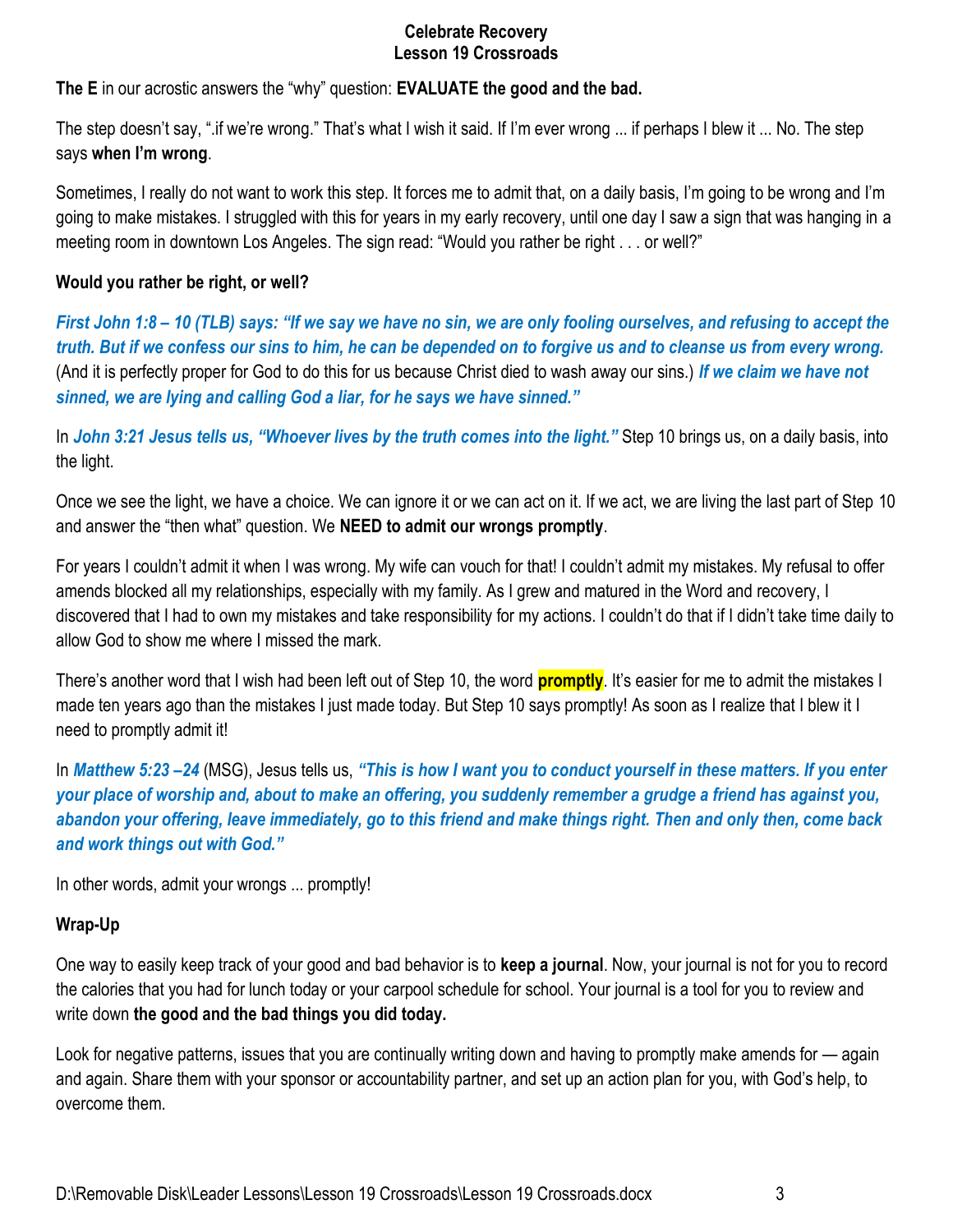Try to keep your journal for seven days. Start out by writing down one thing that you are thankful for from your experiences from the day. That will get you writing.

If you haven't used a journal so far in your recovery, I believe you will find this recovery tool a great help! I encourage you to make journaling a daily part of your program. Next week we will talk about the how-to of Step 10 and ways of avoiding constantly needing to offer your amends.

# **Think about it**

### **CROSSROADS**

Jesus says, *"If you live as I tell you to… you will know the truth, and the truth will set you free" (John 8:32).*

By working the principles and following Christ's directions, the foundation of your life has been rebuilt. You will undoubtedly see major changes in your life, if you haven't already! But now you are at the CROSSROADS of your recovery.

# *1 Corinthians 10:12 warns us, "So, if you think you are standing firm, be careful that you don't fall!"*

Steps 10 through 12 (Principles 7 and 8) are where we will live out our recoveries for the rest of our time here on Earth. They are much more than maintenance steps, as some have referred to them. These are the, "how I want to live the rest of my life steps and principles". As we begin to work Step 10, we will see that it is made up of three key parts, each one corresponding to the acrostic for this lesson, T-E-N.

### **Take time to do a daily inventory**

**1 The what**: "We continued to take personal inventory…"

*"Let us examine our ways and test them, and let us return to the LORD" (Lamentations 3:40)*. Evaluate the good and the bad parts of our day

**2 The why**: "…and when we were wrong…"

*"If we say that we have no sins, we are only fooling ourselves, and refusing to accept the truth…we are lying and calling God a liar, for He says we have sinned" (1 John 1:8-10, TLB).*

Need to admit our wrongs promptly

**3. The then what: "…**promptly admitted it"

*"This is how I want you to conduct yourself in these matters. If you enter your place of worship and, about to make an offering, you suddenly remember a grudge a friend has against you, abandon your offering, leave immediately, go to this friend and make things right. Then and only then, come back and work things out with God" (Matthew 5:23-24, MSG).*

Practice keeping a daily journal for one week. Write out your daily inventory — the good and the bad. Look for negative patterns, issues that you are repeatedly writing down and having to promptly make amends for! Share them with your sponsor or accountability partner, and set up an action plan for you — with God's help and power — to overcome them.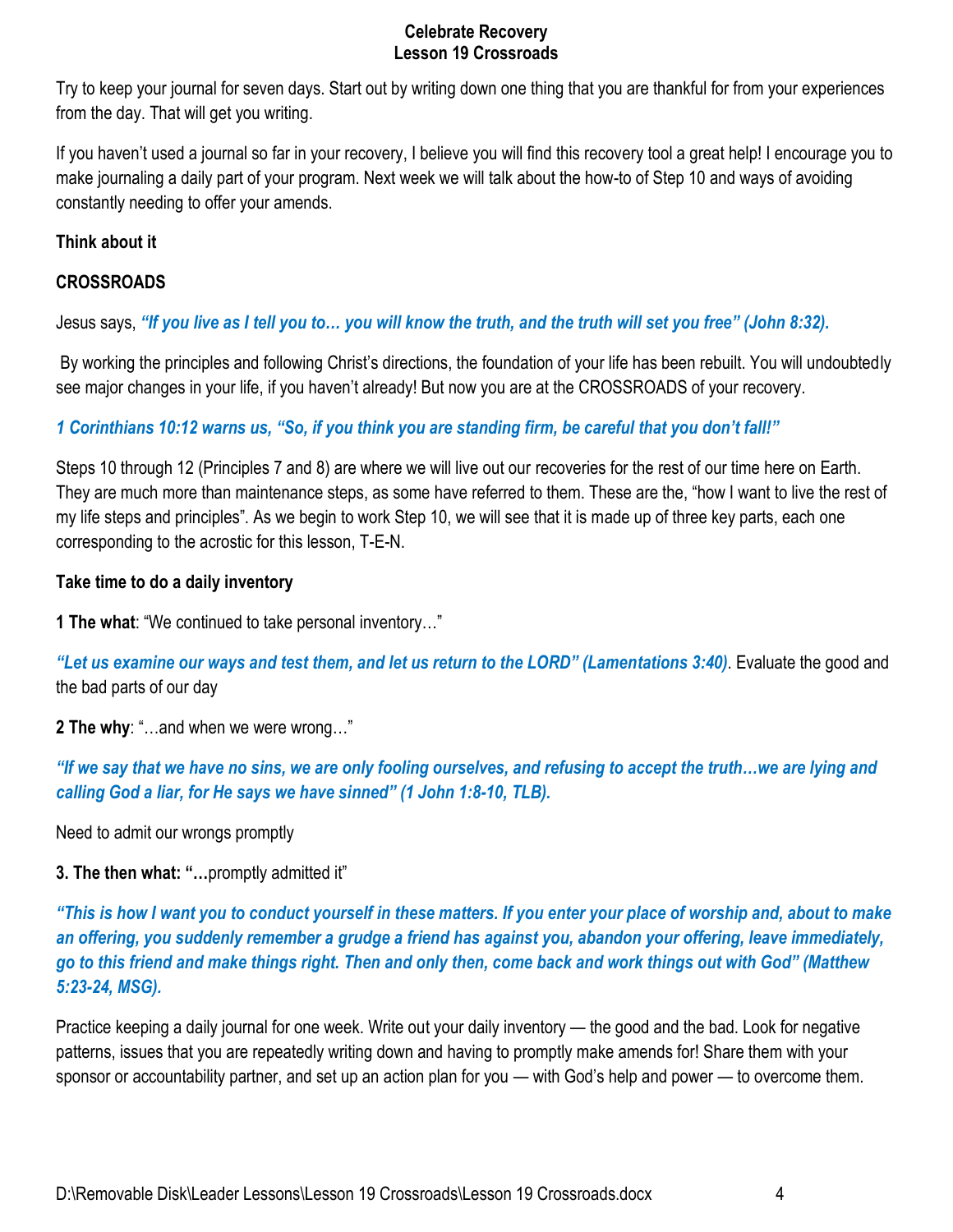### **Think/write/discuss**

1. Before you start working on Step 10, take a moment to reflect and list some of the changes in your life that have come from working the steps and principles with Jesus as your Higher Power.

1 How has your behavior changed?

2 What specific relationships have been restored / improved?

3 How has your relationship with Jesus grown since you began your journey of recovery?

4 List the new relationships you have made on your journey.

5. In your own words, what does Step 10 mean to you?

The what: "We continued to take a personal inventory.."

The why: "…and when we were wrong…

"The then what: "…promptly admitted it"

Keep a daily journal over the next seven days. Record the good along with the bad. Write down victories and areas of needed growth. Look for patterns. Share them with your sponsor or accountability partner at the end of the week.